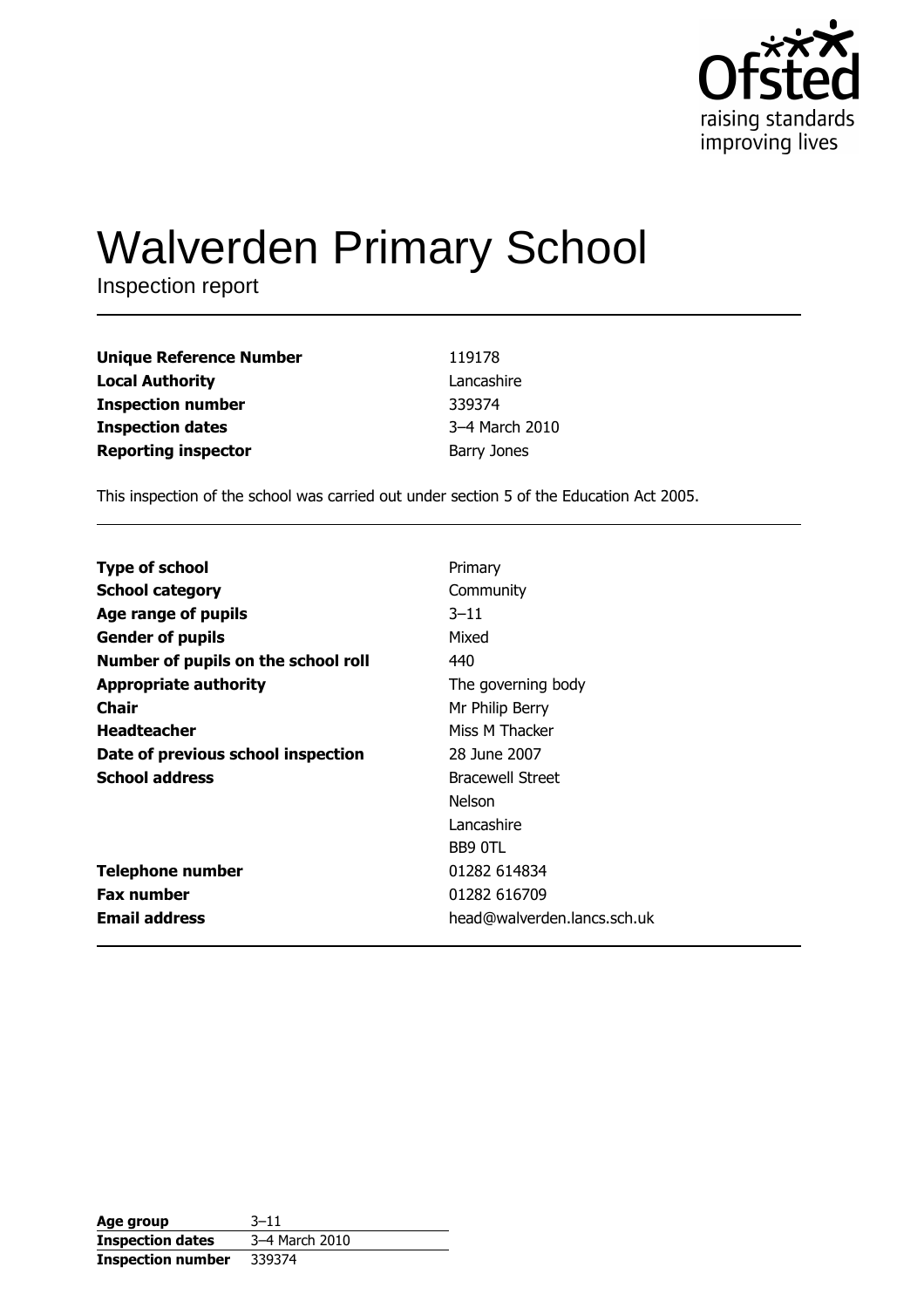The Office for Standards in Education, Children's Services and Skills (Ofsted) regulates and inspects to achieve excellence in the care of children and young people, and in education and skills for learners of all ages. It regulates and inspects childcare and children's social care, and inspects the Children and Family Court Advisory Support Service (Cafcass), schools, colleges, initial teacher training, work-based learning and skills training, adult and community learning, and education and training in prisons and other secure establishments. It rates council children's services, and inspects services for looked after children, safequarding and child protection.

Further copies of this report are obtainable from the school. Under the Education Act 2005, the school must provide a copy of this report free of charge to certain categories of people. A charge not exceeding the full cost of reproduction may be made for any other copies supplied.

If you would like a copy of this document in a different format, such as large print or Braille, please telephone 08456 404045, or email enquiries@ofsted.gov.uk.

You may copy all or parts of this document for non-commercial educational purposes, as long as you give details of the source and date of publication and do not alter the documentation in any way.

Royal Exchange Buildings St Ann's Square Manchester M2 7LA T: 08456 404045 Textphone: 0161 618 8524 E: enquiries@ofsted.gov.uk W: www.ofsted.gov.uk © Crown copyright 2010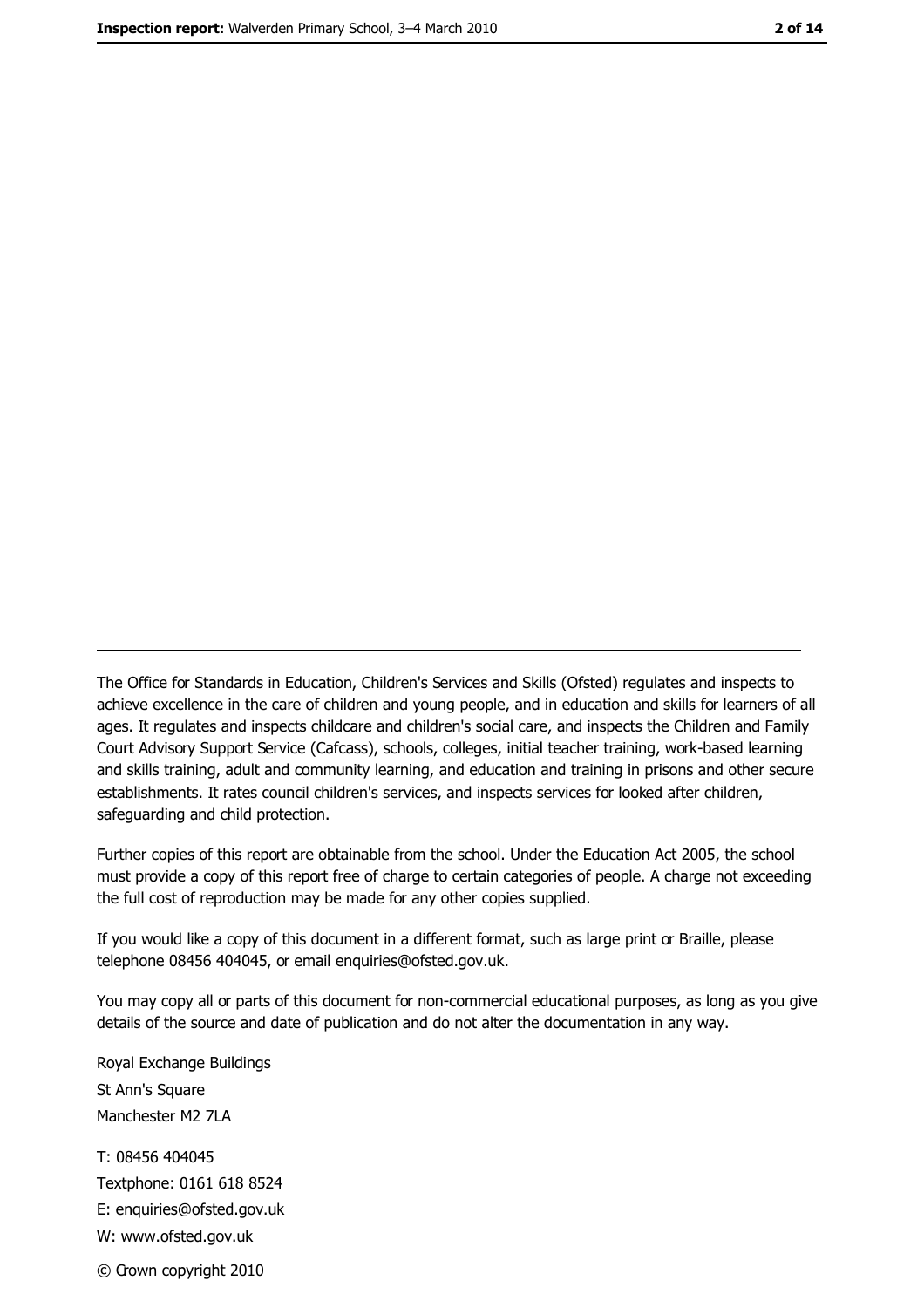# **Introduction**

This inspection was carried out by four additional inspectors. The inspectors visited 19 lessons. All classes were visited and all full-time teachers observed. Over half the time available was spent looking at pupils' learning. The inspectors held meetings with the Chair of the Governing Body, staff, groups of pupils, parents, the School Improvement Partner and a local authority adviser for the school. They observed the school's work, and looked at documents and policies relating to safeguarding, school policies and the records for the tracking of pupils' progress. Inspectors scrutinised 116 responses to questionnaires from parents and carers. In addition, they looked at responses to the pupils' and staff surveys carried out for this inspection.

- how effectively the school is addressing the low attainment and apparent decline at  $\blacksquare$ Key Stage 2 in 2009
- how well pupils with English as an additional language progress in their language  $\blacksquare$ development and their work more generally
- the quality of teaching and how well the teachers plan work to meet the different  $\blacksquare$ abilities and needs of pupils
- how effectively the school's strategies promote good attendance and behaviour and  $\blacksquare$ why
- the effectiveness of leaders at all levels in raising achievement.  $\blacksquare$

# **Information about the school**

The school is larger than the average primary school. There is an above average proportion of pupils known to be eligible for free school meals. The proportion of pupils from minority ethnic backgrounds and who speak English as an additional language is higher than in most schools. The majority of pupils are of Pakistani heritage. The proportion of pupils with special educational needs and/or disabilities is broadly average. The proportion of pupils joining the school throughout the school year is higher than in most schools. The school has the Healthy Schools status and the Leading Parent Partnership award. The school has experienced difficulties in recruiting staff into senior management positions. Currently, there is an acting deputy headteacher and two acting assistant headteachers.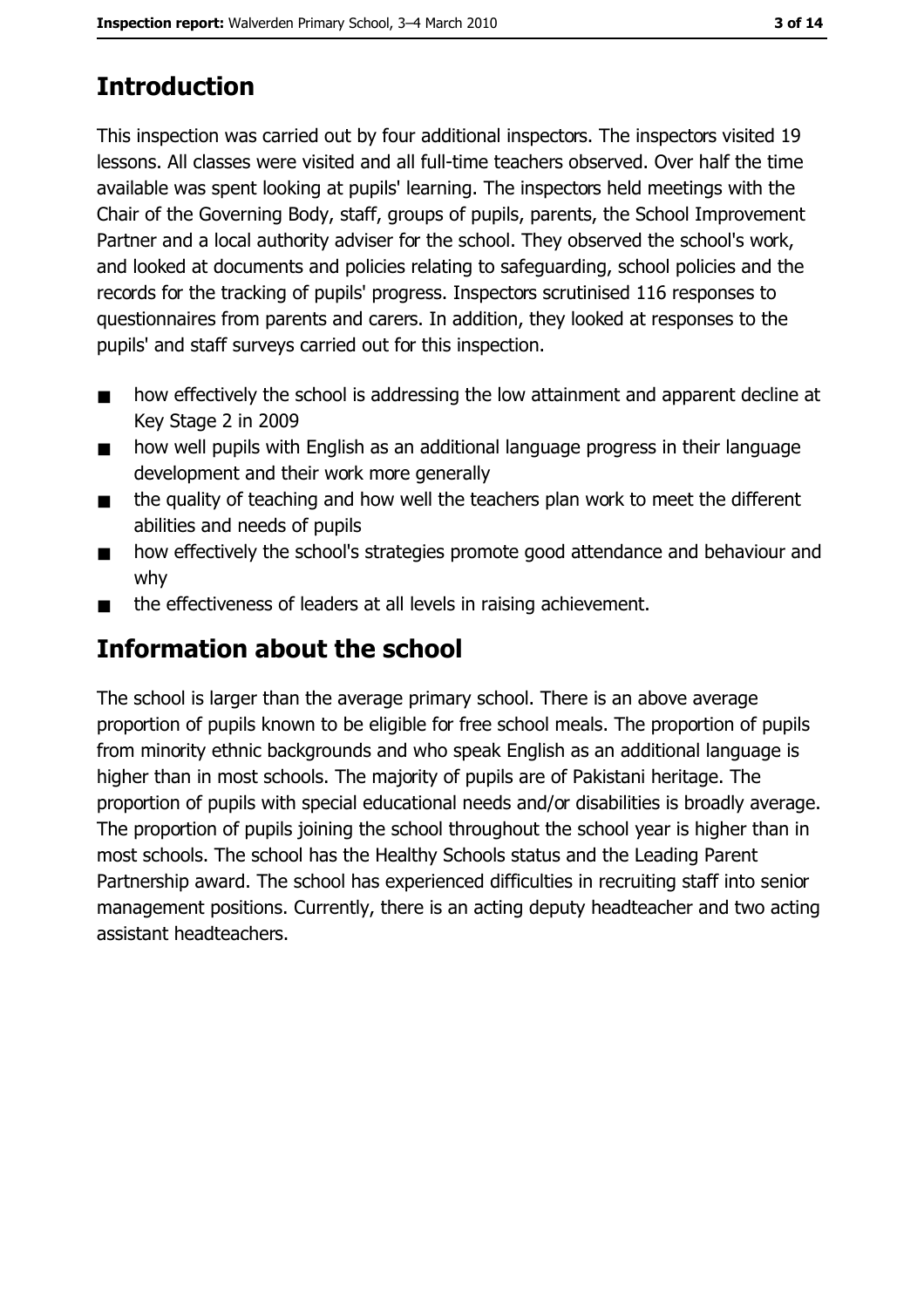# **Inspection judgements**

# Overall effectiveness: how good is the school?

### The school's capacity for sustained improvement

## **Main findings**

In accordance with section 13 (3) of the Education Act 2005, Her Majesty's Chief Inspector is of the opinion that this school requires significant improvement, because it is performing less well than in all the circumstances it could reasonably be expected to perform. The school is therefore given a notice to improve. Significant improvement is required in relation to attainment and achievement in English and mathematics and in pupils' attendance.

Children start in the Nursery with skills which are well below those expected for their age. Attainment in the Year 6 national tests in English and mathematics is consistently low and there has been a downward trend in the last three years. In 2009 only half the pupils gained the expected levels for their age in both English and mathematics. There are some improvements in pupils' progress as seen in the lessons observed, but progress throughout the school although now satisfactory continues to be uneven and has yet to impact sufficiently on raising standards. It accelerates in Year 6 in response to good, focused teaching. Teaching overall is satisfactory. Although there are examples of good practice throughout the school, teaching is not yet consistently strong enough to accelerate and secure progress in order to make up for the legacy of low attainment. Pupils' achievement is therefore inadequate. Teachers give clear explanations, manage their classes well and create atmospheres conducive to effective learning. Pupils respond with good behaviour. However, there are some inconsistencies in the quality of teaching; this includes too many missed opportunities for pupils to speak or participate actively during lessons. Teachers vary in their ability to plan work to meet pupils' different needs and in the quality of feedback to pupils. There is also insufficient use of targets for individual pupils, particularly in mathematics. This is counter productive to helping pupils to learn how they might improve further.

This is a caring, harmonious school. Good levels of care mean that some outcomes in relation to pupils' personal development and well-being are good. Pupils make a positive contribution to the school and to the wider community. Parents are very appreciative of the school's efforts but the school does not receive the full cooperation of all parents in ensuring their children's attendance is good. The school has strengthened its procedures and although attendance has improved it is still below average.

The interim, senior management team is stretched to meet all its challenges but is doing so satisfactorily. There is sound monitoring of the quality of teaching, which is improving as a result. However, not enough attention is paid to evaluating pupils' progress in lesson observations. The school has been effective in improving pupils' behaviour and provision in the Early Years Foundation Stage. Nevertheless, there is not always enough

| 4 |
|---|
| 3 |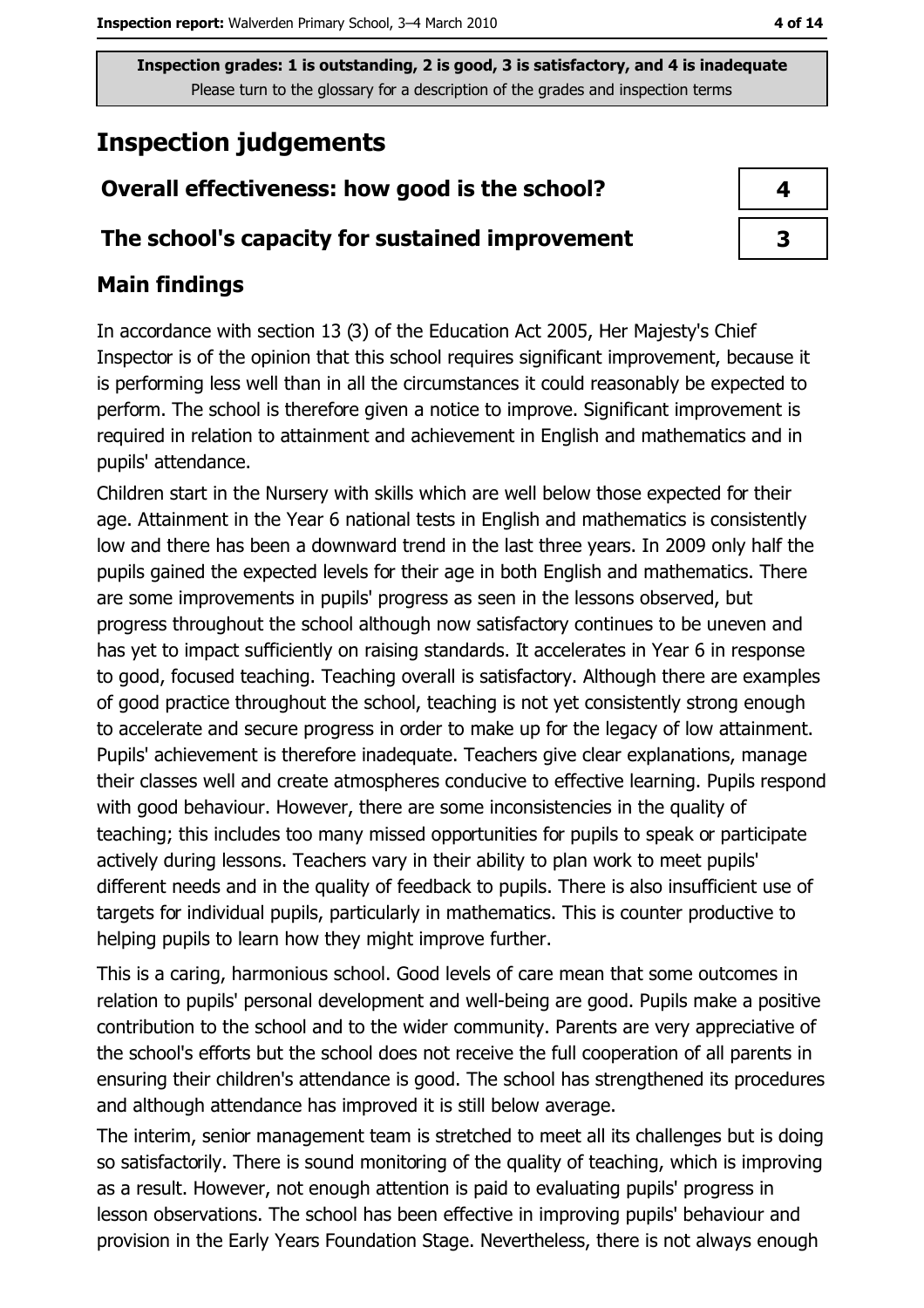quidance or support structures in place, to ensure children benefit as well as they might from independent play activities in the Nursery as well as in Reception. The school knows its strengths and weaknesses well and has a satisfactory capacity to improve.

## What does the school need to do to improve further?

- Raise standards and achievement in English and mathematics and ensure more  $\blacksquare$ consistently good progress by:
- ensuring that the quality of teaching is consistently good or better  $\blacksquare$
- giving pupils feedback on how they might improve further  $\blacksquare$
- using targets for individual pupils in mathematics  $\blacksquare$
- $\blacksquare$ - encouraging pupils to participate more actively in lessons, particularly by providing more opportunities for them to speak
- providing more structure and quidance for activities where children learn through  $\blacksquare$ independent play in the Nursery and Reception
- strengthening the focus on pupils' progress when managers observe lessons.  $\blacksquare$
- Improve pupils' attendance by:  $\blacksquare$
- communicating to parents and carers the importance of good attendance  $\blacksquare$
- intensifying efforts with the parents and carers whose children are persistently  $\blacksquare$ absent.

#### **Outcomes for individuals and groups of pupils**

Pupils enjoy lessons and say that teachers make the work interesting and fun. They particularly relish opportunities to be actively involved. In a good Year 2 lesson, for example, pupils responded enthusiastically to opportunities to discuss in pairs how to write clear instructions for the set task. In other classes opportunities to involve them more fully were missed and pupils were too passive. Pupils regularly practise their mental mathematics but this reveals that many have weak numeracy skills. Pupils with special educational needs and/or disabilities receive extra support but opportunities for them to learn through practical activities are missed. Pupils with English as an additional language make the same progress as their peers once they have reached reasonable fluency in speaking and reading English. The persistently low attainment by the end of Key Stage 2, coupled with progress that is no better than satisfactory, means that pupils' achievement is inadequate overall, and therefore outcomes for pupils are also unsatisfactory.

Pupils are happy at school. They have a good understanding of how to live healthy lifestyles. This is demonstrated by the award of Healthy School status. The school council members say that their views are valued. They have contributed to identifying equipment for the playground and in recycling schemes. New pupils to the school are made to feel very welcome. Those with little or no spoken English on arrival are helped to settle by other pupils acting as interpreters. Pupils show mutual respect for one another and contribute well to fundraising to help others, including a local charity. Pupils' weak basic skills and low attendance means that their economic well-being is

4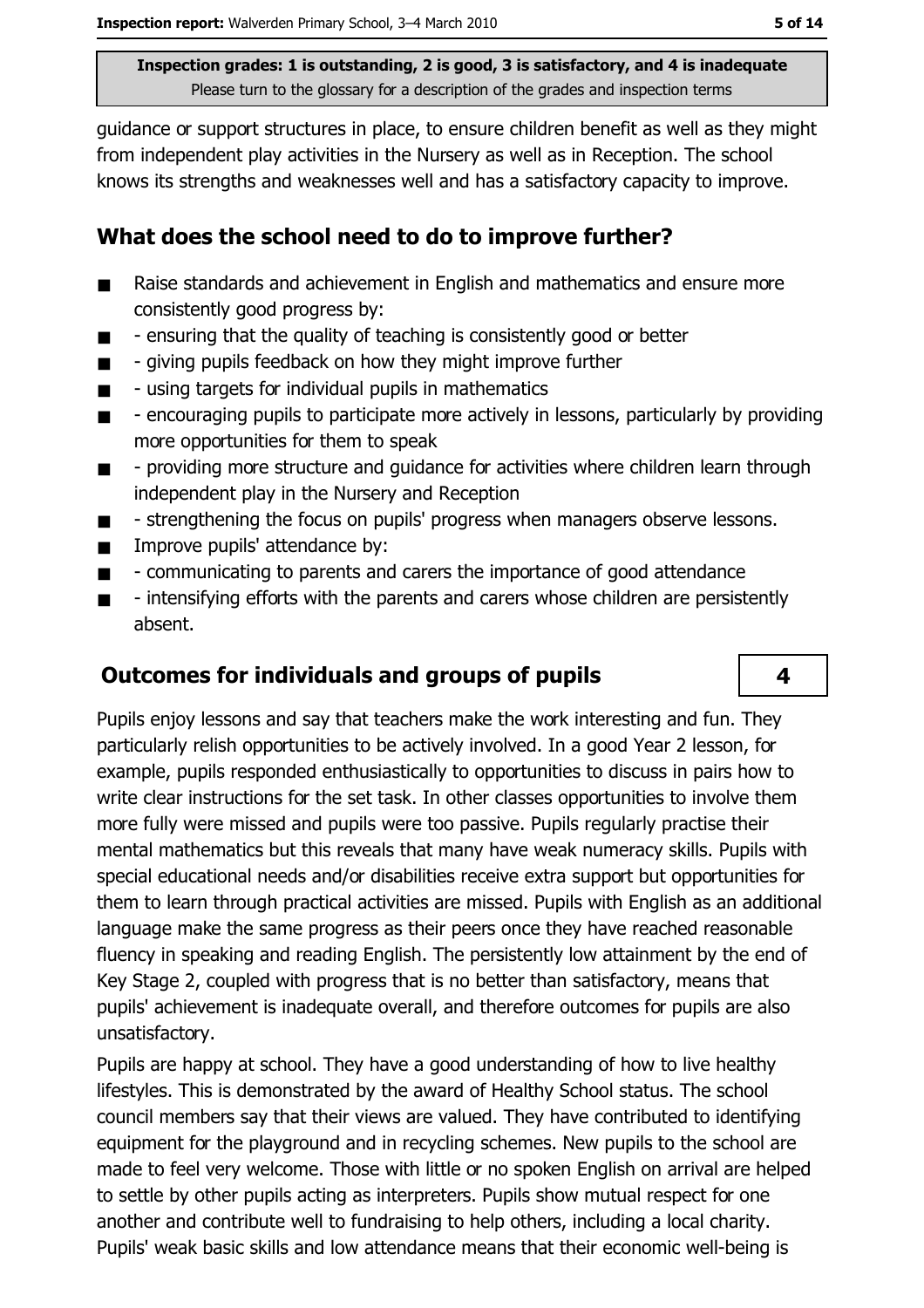inadequate.

These are the grades for pupils' outcomes

| Pupils' achievement and the extent to which they enjoy their learning<br>Taking into account:                             | 4                       |
|---------------------------------------------------------------------------------------------------------------------------|-------------------------|
| Pupils' attainment <sup>1</sup>                                                                                           | 4                       |
| The quality of pupils' learning and their progress                                                                        | 3                       |
| The quality of learning for pupils with special educational needs and/or<br>disabilities and their progress               | 3                       |
| The extent to which pupils feel safe                                                                                      | 2                       |
| <b>Pupils' behaviour</b>                                                                                                  | $\overline{\mathbf{2}}$ |
| The extent to which pupils adopt healthy lifestyles                                                                       | $\overline{\mathbf{2}}$ |
| The extent to which pupils contribute to the school and wider community                                                   | $\overline{\mathbf{2}}$ |
| The extent to which pupils develop workplace and other skills that will<br>contribute to their future economic well-being | 4                       |
| Taking into account:<br>Pupils' attendance <sup>1</sup>                                                                   | 4                       |
| The extent of pupils' spiritual, moral, social and cultural development                                                   | $\overline{\mathbf{2}}$ |

#### How effective is the provision?

The quality of teaching is improving and no inadequate teaching was seen. There is now a balance of good and satisfactory teaching but it is not consistently good enough to ensure pupils' progress is even across the school. In an outstanding lesson in Year 6, there was a buzz of excitement as pupils investigated the effects of air resistance on different falling objects. Pupils were able to make simple hypotheses and to explain well how the fall of objects could be accelerated or slowed down. There is a high proportion of new teachers who bring a vitality to the classroom. Relationships and pupils' behaviour are positive features of most lessons. However, not all teachers are using assessment data effectively to plan work to match pupils' abilities. Consequently, the work is sometimes too easy for some of the more-able pupils and their progress is slowed down. Marking is conscientiously carried out. There is constructive feedback on how pupils can improve their writing, including the use of targets, but the practice is not embedded in other subjects.

The grades for attainment and attendance are: 1 is high; 2 is above average; 3 is broadly average; and 4 is low.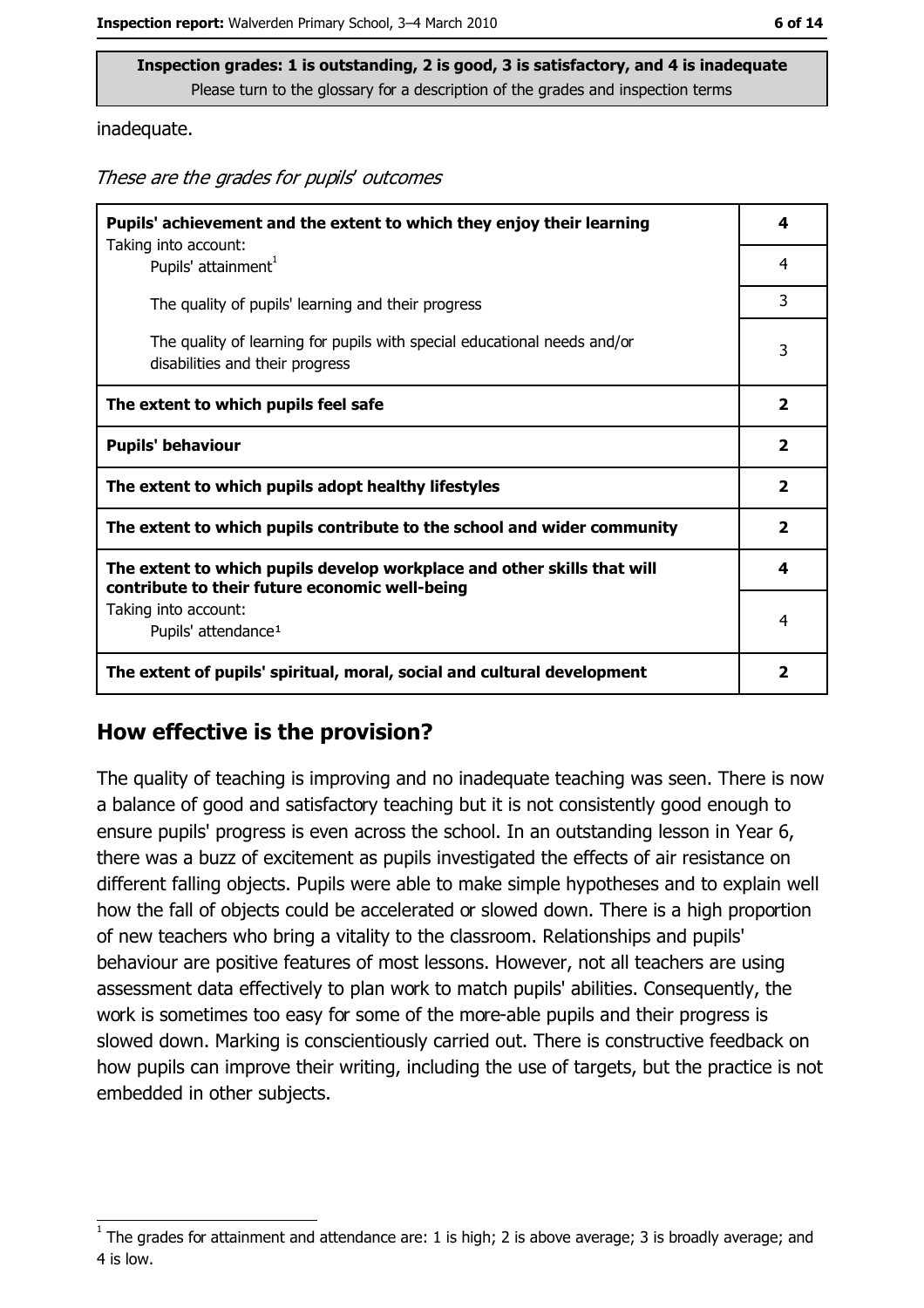Provision for pupils' personal, social and health education is good and contributes significantly to their positive personal development. The school has taken action to adapt the curriculum to better meet the needs of pupils of different abilities. It has recently re-organised pupils in Years 2 and 6 into ability groups for the teaching of numeracy and literacy. It is too soon, however, to judge the impact of these measures on attainment. Pupils enjoy the good range of extra-curricular activities and make effective use of computers.

Provision for pupils with special educational needs and/or disabilities is organised well. As a result, they make good progress in their social development. The family support officer is highly effective in ensuring that the support for potentially vulnerable pupils meets their needs. The school works hard to try to improve the levels of attendance. Although the newly appointed attendance officer has had a significant impact on reducing the level of absence of targeted pupils, the overall level of attendance for pupils in the school is still below average. The taking of extended holidays is a major, contributory factor to the above average level of absence from school. In their effort to tackle persistent absence and improve attendance further, the school is developing its work with parents and carers and establishing additional links with a new local authority educational welfare officer.

| The quality of teaching                                                                                    |  |
|------------------------------------------------------------------------------------------------------------|--|
| Taking into account:<br>The use of assessment to support learning                                          |  |
| The extent to which the curriculum meets pupils' needs, including, where<br>relevant, through partnerships |  |
| The effectiveness of care, guidance and support                                                            |  |

These are the grades for the quality of provision

## How effective are leadership and management?

Initiatives in the school have been hindered by the difficulties in appointing a deputy headteacher. The governing body has taken the bold step of appointing relatively inexperienced staff who demonstrate good potential. This strategy is bearing fruit. The local authority is providing valued support because of the situation. There is a shared sense of purpose amongst staff and the leadership team has brought about improvement in the quality of teaching, pupils' behaviour and the provision for children in the Early Years Foundation Stage. New coordinators for literacy and numeracy are beginning to have an impact. The improvements demonstrate the capacity for the school to improve, but they are still too recent to have had the required impact of raising standards. The school promotes equality of opportunity satisfactorily. It is an inclusive school but recognises that the rate of progress for different groups of pupils needs to be accelerated. An improved and comprehensive system for tracking pupils' progress is being implemented and pupils' underperformance is being detected and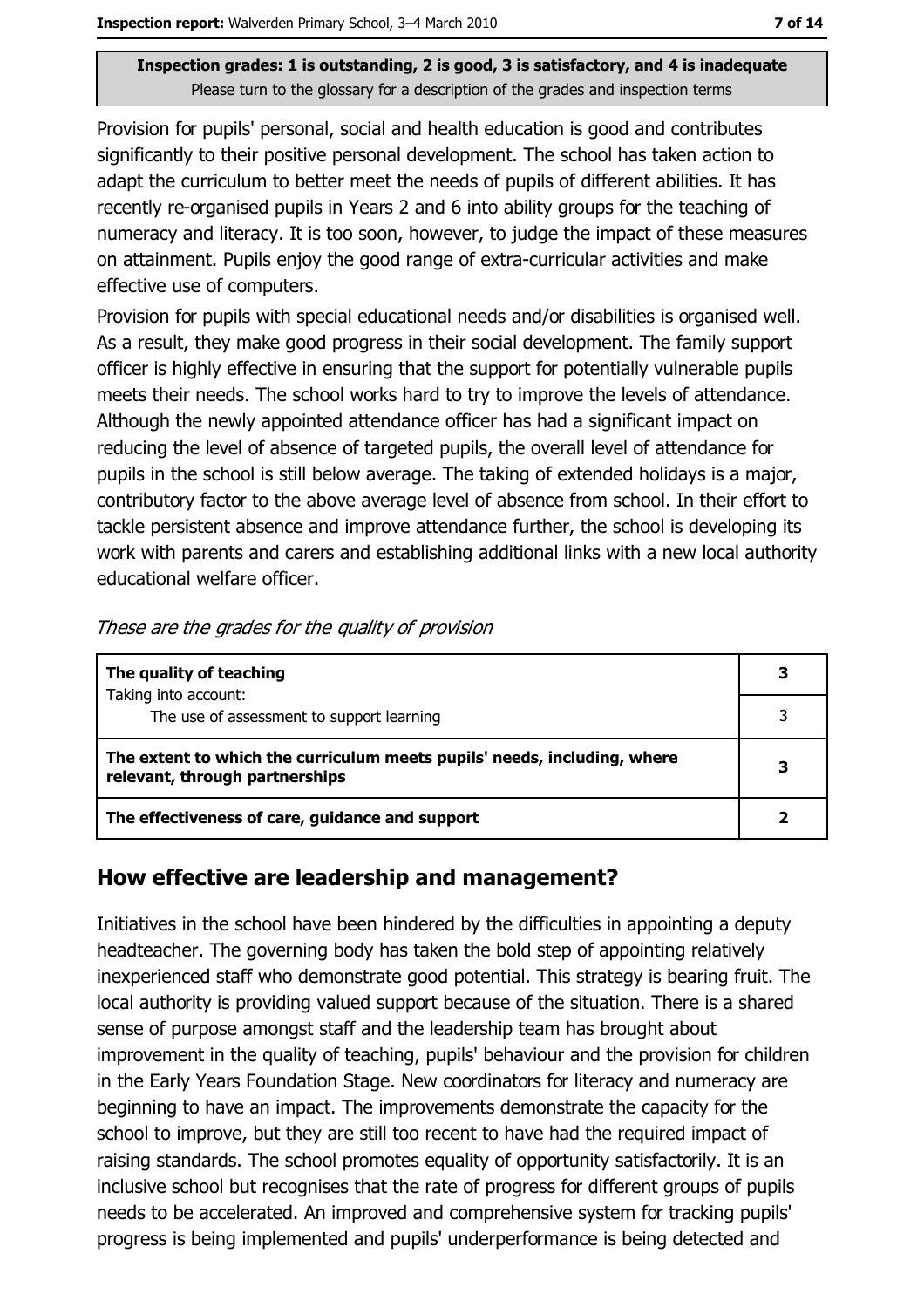Inspection report: Walverden Primary School, 3-4 March 2010

Inspection grades: 1 is outstanding, 2 is good, 3 is satisfactory, and 4 is inadequate Please turn to the glossary for a description of the grades and inspection terms

remedied earlier than in previous years. The school promotes community cohesion well overall. A considerable strength of the school is its outstanding promotion of community cohesion locally and plans are now in hand to further extend its global links. The school takes the lead in an area project that regularly brings together pupils from different cultures and backgrounds. This also involves parents and carers and there is a good working partnership. This is reflected by the recent award of the Leading Parent Partnership award. The school has satisfactory safeguarding procedures.

These are the grades for leadership and management

| The effectiveness of leadership and management in embedding ambition and<br>driving improvement                                                                     | 3                       |
|---------------------------------------------------------------------------------------------------------------------------------------------------------------------|-------------------------|
| Taking into account:<br>The leadership and management of teaching and learning                                                                                      | 3                       |
| The effectiveness of the governing body in challenging and supporting the<br>school so that weaknesses are tackled decisively and statutory responsibilities<br>met | 3                       |
| The effectiveness of the school's engagement with parents and carers                                                                                                | $\overline{\mathbf{2}}$ |
| The effectiveness of partnerships in promoting learning and well-being                                                                                              | 3                       |
| The effectiveness with which the school promotes equality of opportunity and<br>tackles discrimination                                                              | 3                       |
| The effectiveness of safeguarding procedures                                                                                                                        | 3                       |
| The effectiveness with which the school promotes community cohesion                                                                                                 | $\overline{\mathbf{2}}$ |
| The effectiveness with which the school deploys resources to achieve<br>value for money                                                                             | 4                       |

# **Early Years Foundation Stage**

Children join the Nursery with skills that are well below those expected for their age. Many join with little or no English and receive good support from bilingual assistants. There is an appropriate emphasis on promoting their language and literacy skills. Children make satisfactory progress during their time in the Early Years Foundation Stage but for many, their skills remain well below expected levels when they enter Year 1. There is an appropriate balance of teacher-led activities and those where the aim is that children learn though independent play. These play activities, however, are not sufficiently well planned to ensure that children use the equipment well enough to learn and develop as much as they should. In quided sessions, adults support children's learning effectively, particularly in speaking and listening. A newly appointed leader is giving clear direction for this phase. She has introduced a number of initiatives which are appropriately derived from a rigorous evaluation of data. Resources have been purchased to provide more stimulating activities. In particular, the outdoor play area has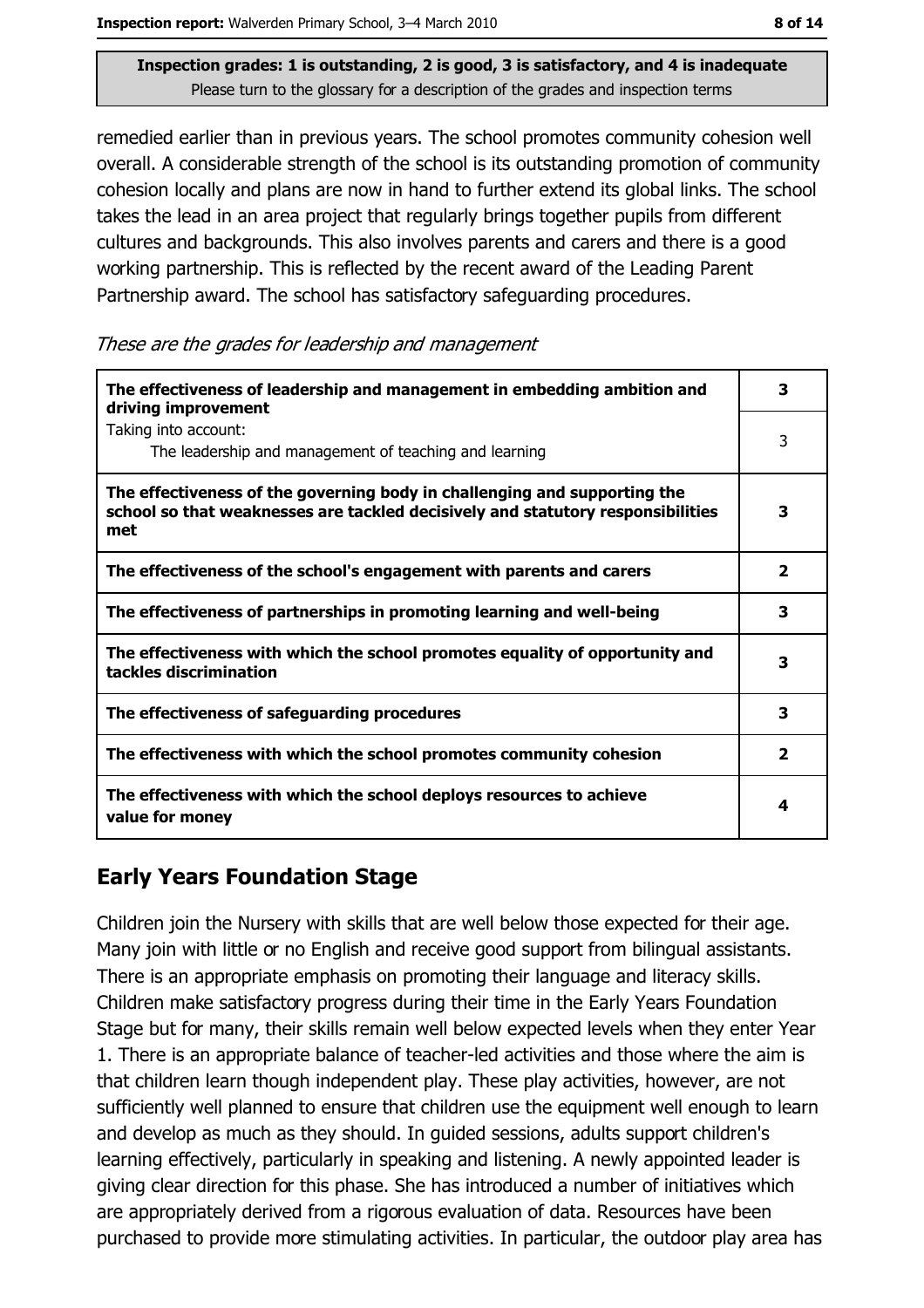been completely revamped and provides more opportunities for children's development. The school plans other improvements, including using assessment data to improve continuity of learning of children when they move from the Nursery to the Reception class.

These are the grades for the Early Years Foundation Stage

| <b>Overall effectiveness of the Early Years Foundation Stage</b>                             | 3 |
|----------------------------------------------------------------------------------------------|---|
| Taking into account:<br>Outcomes for children in the Early Years Foundation Stage            |   |
| The quality of provision in the Early Years Foundation Stage                                 |   |
| The effectiveness of leadership and management of the Early Years<br><b>Foundation Stage</b> |   |

#### **Views of parents and carers**

Parents and carers are overwhelmingly supportive of the school. As one parent wrote, 'Relationships with parents and the community alike are excellent. My thanks to all.' There was no pattern to the few concerns identified by individual parents or carers. These were all raised with the headteacher by the inspectors and satisfactory responses received.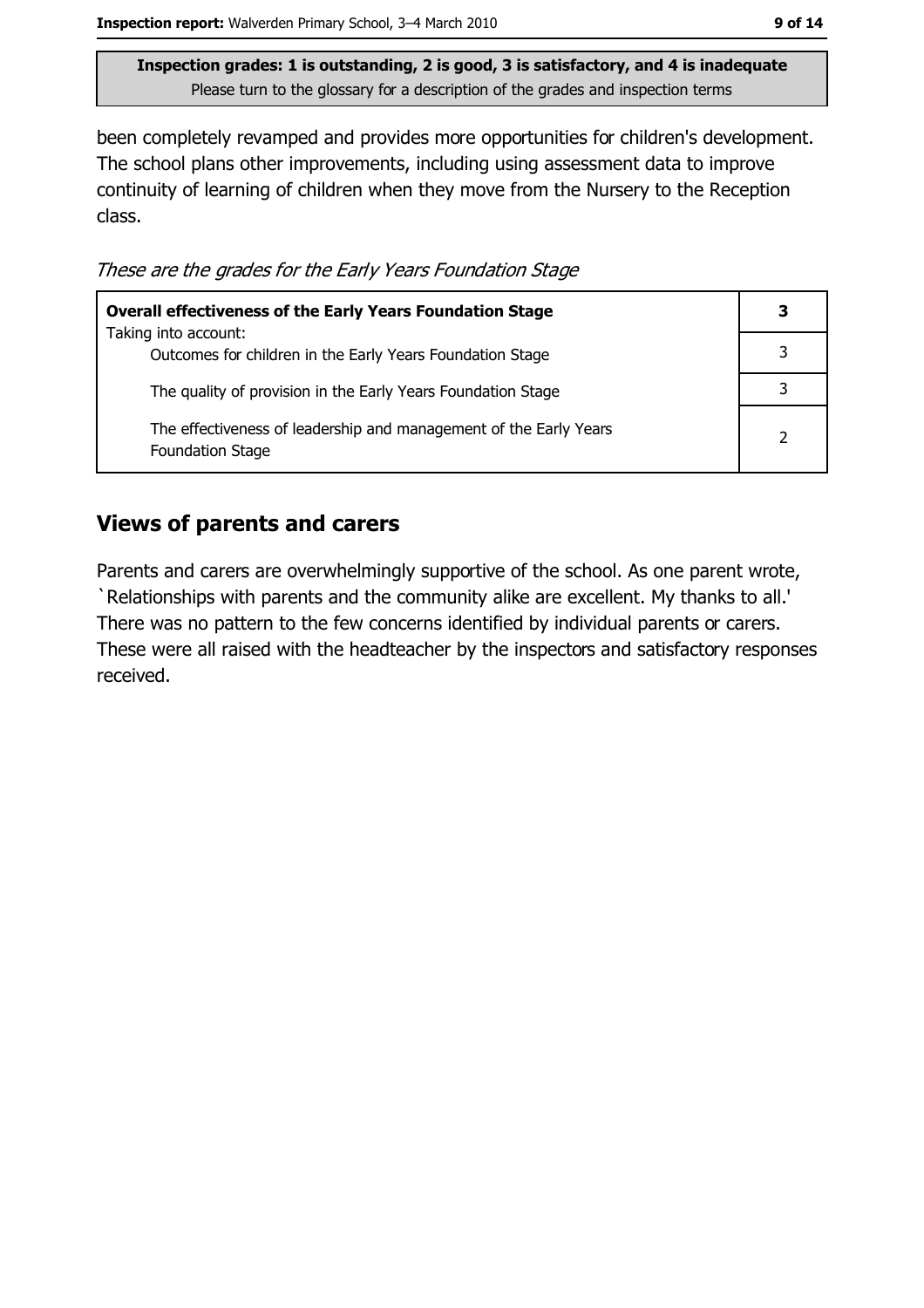#### Responses from parents and carers to Ofsted's questionnaire

Ofsted invited all the registered parents and carers of pupils registered at Walverden Primary School to complete a questionnaire about their views of the school.

In the questionnaire, parents and carers were asked to record how strongly they agreed with 13 statements about the school.

The inspection team received 116 completed questionnaires by the end of the on-site inspection. In total, there are 440 pupils registered at the school.

| <b>Statements</b>                                                                                                                                                                                                                                       | <b>Strongly</b><br><b>Agree</b> |               | <b>Agree</b> |               |                | <b>Disagree</b> |                | <b>Strongly</b><br>disagree |  |
|---------------------------------------------------------------------------------------------------------------------------------------------------------------------------------------------------------------------------------------------------------|---------------------------------|---------------|--------------|---------------|----------------|-----------------|----------------|-----------------------------|--|
|                                                                                                                                                                                                                                                         | <b>Total</b>                    | $\frac{1}{2}$ | <b>Total</b> | $\frac{0}{0}$ | <b>Total</b>   | $\frac{0}{0}$   | <b>Total</b>   | $\frac{1}{2}$               |  |
| My child enjoys school                                                                                                                                                                                                                                  | 54                              | 46            | 60           | 51            | 1              | $\mathbf 1$     | $\Omega$       | $\mathbf 0$                 |  |
| The school keeps my child<br>safe                                                                                                                                                                                                                       | 62                              | 53            | 53           | 45            | $\mathbf{1}$   | 1               | 1              | $\mathbf{1}$                |  |
| The school informs me<br>about my child's progress                                                                                                                                                                                                      | 57                              | 49            | 57           | 49            | $\mathbf{1}$   | $\mathbf{1}$    | 1              | $\mathbf{1}$                |  |
| My child is making enough<br>progress at this school                                                                                                                                                                                                    | 47                              | 40            | 65           | 56            | $\overline{2}$ | $\overline{2}$  | $\overline{2}$ | $\overline{2}$              |  |
| The teaching is good at this<br>school                                                                                                                                                                                                                  | 53                              | 45            | 61           | 52            | $\overline{2}$ | $\overline{2}$  | 0              | 0                           |  |
| The school helps me to<br>support my child's learning                                                                                                                                                                                                   | 47                              | 40            | 62           | 53            | 5              | 4               | 0              | 0                           |  |
| The school helps my child to<br>have a healthy lifestyle                                                                                                                                                                                                | 55                              | 47            | 59           | 50            | $\mathbf{1}$   | $\mathbf{1}$    | 0              | $\mathbf 0$                 |  |
| The school makes sure that<br>my child is well prepared for<br>the future (for example<br>changing year group,<br>changing school, and for<br>children who are finishing<br>school, entering further or<br>higher education, or<br>entering employment) | 47                              | 40            | 61           | 52            | 3              | 3               | $\mathbf 0$    | $\mathbf 0$                 |  |
| The school meets my child's<br>particular needs                                                                                                                                                                                                         | 46                              | 39            | 63           | 54            | 6              | 5               | 0              | 0                           |  |
| The school deals effectively<br>with unacceptable behaviour                                                                                                                                                                                             | 47                              | 40            | 57           | 49            | $\overline{7}$ | 6               | 1              | $\mathbf{1}$                |  |
| The school takes account of<br>my suggestions and<br>concerns                                                                                                                                                                                           | 43                              | 37            | 64           | 55            | 5              | 4               | $\mathbf{1}$   | $\mathbf{1}$                |  |
| The school is led and<br>managed effectively                                                                                                                                                                                                            | 45                              | 38            | 65           | 56            | 3              | 3               | $\mathbf{1}$   | $\mathbf{1}$                |  |
| Overall, I am happy with my<br>child's experience at this<br>school                                                                                                                                                                                     | 58                              | 50            | 56           | 48            | $\overline{2}$ | $\overline{2}$  | $\mathbf{1}$   | $\mathbf{1}$                |  |

The table above summarises the responses that parents and carers made to each statement. The percentages indicate the proportion of parents and carers giving that response out of the total number of completed questionnaires. Where one or more parents and carers chose not to answer a particular question, the percentages will not add up to 100%.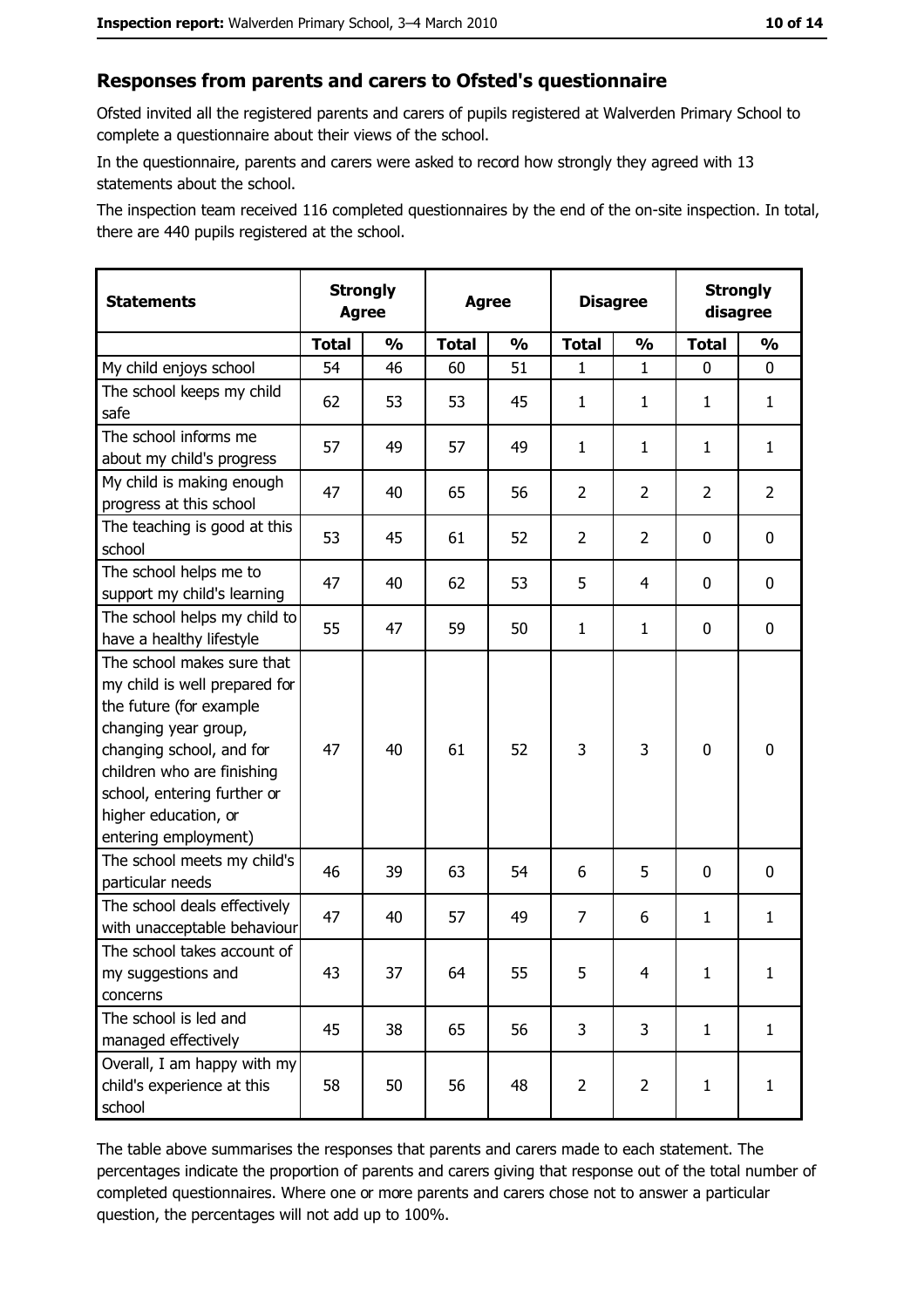# Glossary

| Grade   | <b>Judgement</b> | <b>Description</b>                                                                                                                                                                                                               |
|---------|------------------|----------------------------------------------------------------------------------------------------------------------------------------------------------------------------------------------------------------------------------|
| Grade 1 | Outstanding      | These features are highly effective. An oustanding<br>school provides exceptionally well for its pupils' needs.                                                                                                                  |
| Grade 2 | Good             | These are very positive features of a school. A school<br>that is good is serving its pupils well.                                                                                                                               |
| Grade 3 | Satisfactory     | These features are of reasonable quality. A satisfactory<br>school is providing adequately for its pupils.                                                                                                                       |
| Grade 4 | Inadequate       | These features are not of an acceptable standard. An<br>inadequate school needs to make significant<br>improvement in order to meet the needs of its pupils.<br>Ofsted inspectors will make further visits until it<br>improves. |

## What inspection judgements mean

## Overall effectiveness of schools inspected between September 2007 and July 2008

|                       | Overall effectiveness judgement (percentage of<br>schools) |      |                     |                   |
|-----------------------|------------------------------------------------------------|------|---------------------|-------------------|
| <b>Type of school</b> | <b>Outstanding</b>                                         | Good | <b>Satisfactory</b> | <b>Inadequate</b> |
| Nursery schools       | 39                                                         | 58   | 3                   | 0                 |
| Primary schools       | 13                                                         | 50   | 33                  | 4                 |
| Secondary schools     | 17                                                         | 40   | 34                  | 9                 |
| Sixth forms           | 18                                                         | 43   | 37                  | $\overline{2}$    |
| Special schools       | 26                                                         | 54   | 18                  | $\overline{2}$    |
| Pupil referral units  | 7                                                          | 55   | 30                  | 7                 |
| All schools           | 15                                                         | 49   | 32                  | 5                 |

New school inspection arrangements were introduced on 1 September 2009. This means that inspectors now make some additional judgements that were not made previously.

The data in the table above were reported in The Annual Report of Her Majesty's Chief Inspector of Education, Children's Services and Skills 2007/08.

Percentages are rounded and do not always add exactly to 100. Secondary school figures include those that have sixth forms, and sixth form figures include only the data specifically for sixth form inspection judgements.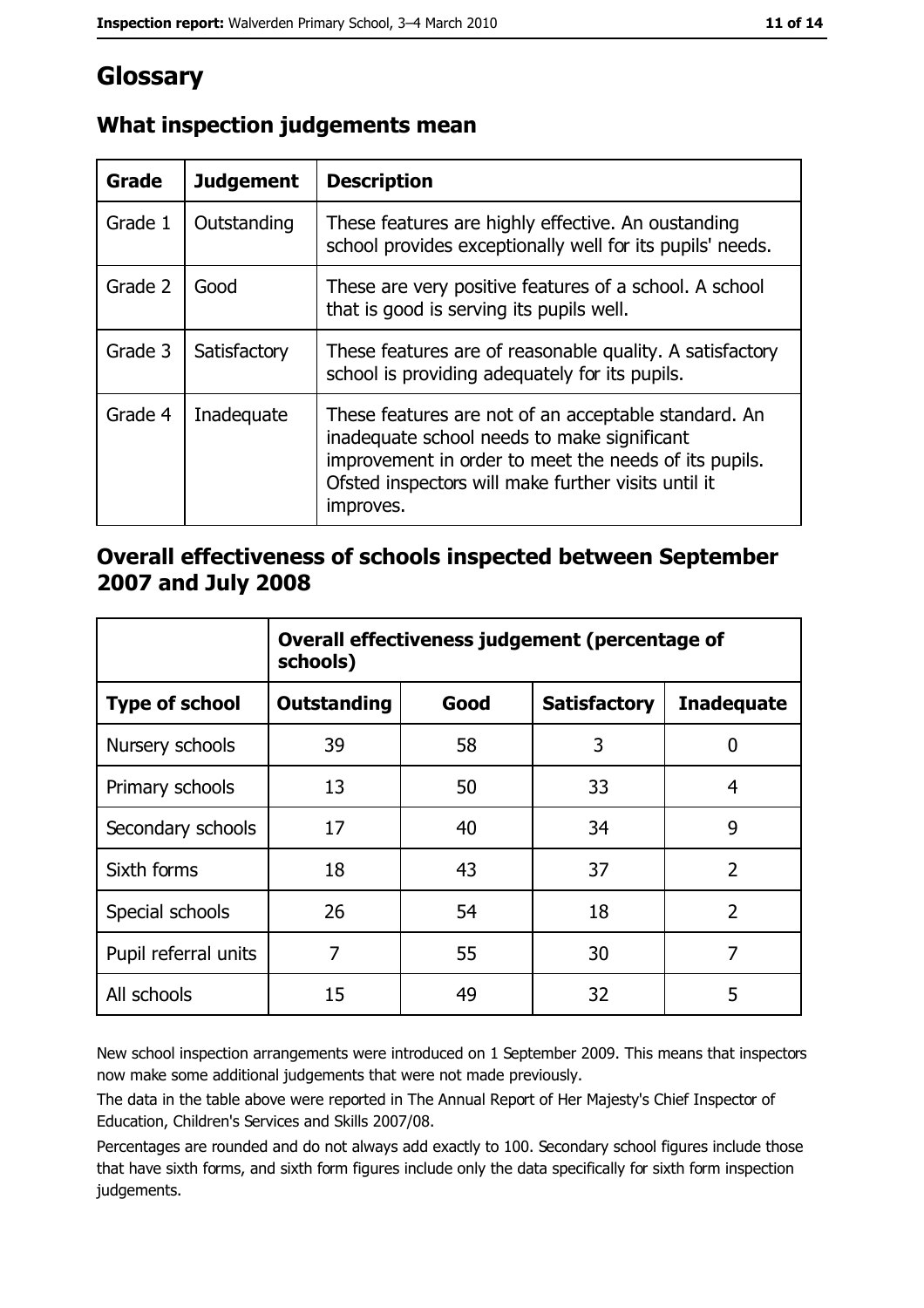# **Common terminology used by inspectors**

| Achievement:                  | the progress and success of a pupil in<br>their learning, development or training.                                                                                                                                                                                                                           |
|-------------------------------|--------------------------------------------------------------------------------------------------------------------------------------------------------------------------------------------------------------------------------------------------------------------------------------------------------------|
| Attainment:                   | the standard of the pupils' work shown by<br>test and examination results and in<br>lessons.                                                                                                                                                                                                                 |
| Capacity to improve:          | the proven ability of the school to<br>continue improving. Inspectors base this<br>judgement on what the school has<br>accomplished so far and on the quality of<br>its systems to maintain improvement.                                                                                                     |
| Leadership and management:    | the contribution of all the staff with<br>responsibilities, not just the headteacher,<br>to identifying priorities, directing and<br>motivating staff and running the school.                                                                                                                                |
| Learning:                     | how well pupils acquire knowledge,<br>develop their understanding, learn and<br>practise skills and are developing their<br>competence as learners.                                                                                                                                                          |
| <b>Overall effectiveness:</b> | inspectors form a judgement on a school's<br>overall effectiveness based on the findings<br>from their inspection of the school. The<br>following judgements, in particular,<br>influence what the overall effectiveness<br>judgement will be.                                                               |
|                               | The school's capacity for sustained<br>improvement.<br>Outcomes for individuals and groups<br>of pupils.<br>The quality of teaching.<br>The extent to which the curriculum<br>meets pupil's needs, including where<br>relevant, through partnerships.<br>The effectiveness of care, guidance<br>and support. |
| Progress:                     | the rate at which pupils are learning in<br>lessons and over longer periods of time. It<br>is often measured by comparing the<br>pupils' attainment at the end of a key<br>stage with their attainment when they<br>started.                                                                                 |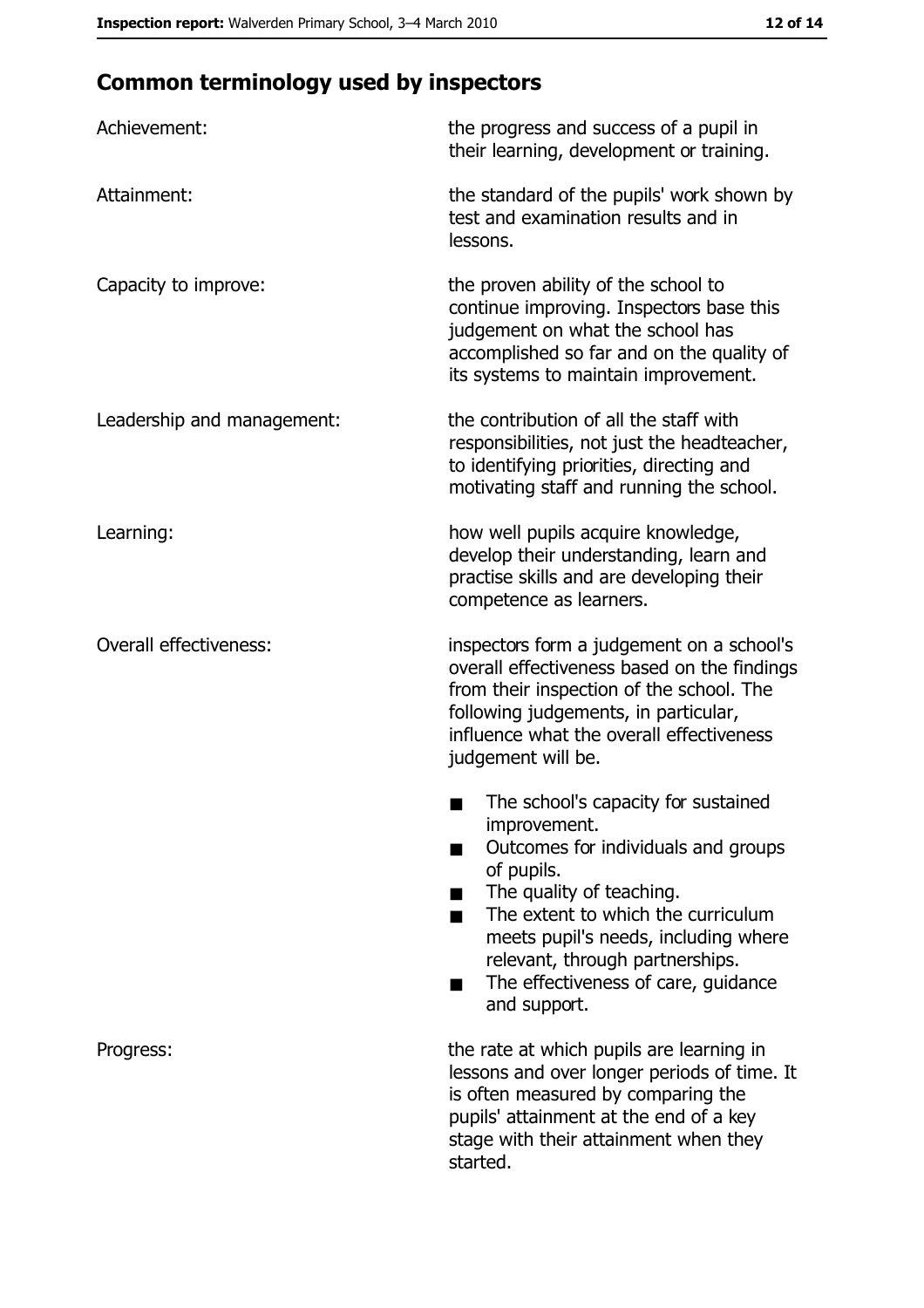This letter is provided for the school, parents and carers to share with their children. It describes Ofsted's main findings from the inspection of their school.



5 March 2010

**Dear Pupils** 

Inspection of Walverden Primary School, Nelson, BB9 OTL

Thank you very much for your help and cooperation when we inspected your school. You told us that you enjoy school, the teachers make work interesting and you feel safe there. Your school council members represent you well. They explained to us how their views are valued. The things that we judged to be particularly positive are that:

- you behave well  $\blacksquare$
- you all get on well together and yours is a happy school  $\blacksquare$
- the links that Walverden has with the local community are excellent  $\blacksquare$
- the adults look after you very well  $\blacksquare$
- there are many things for you to do  $\blacksquare$
- there are good links between the school and your parents and carers.

The quality of teaching is helping you make satisfactory progress in your learning. However the standards you are reaching in English and mathematics needs to be higher. We have agreed some ways in which the teachers can help you to make faster progress. Also, some pupils do not attend as often as they should. This is often because of extended holidays. As you are not learning when you miss school, it is important that you attend as often as you can. Because these areas need to be stronger we have judged that the school is not yet effective enough, and so we have given it a notice to improve. This means that the school has to take action to improve these areas quickly. Inspectors will return to the school to check that the improvements take place.

Yours sincerely

Mr Barry Jones

Lead Inspector